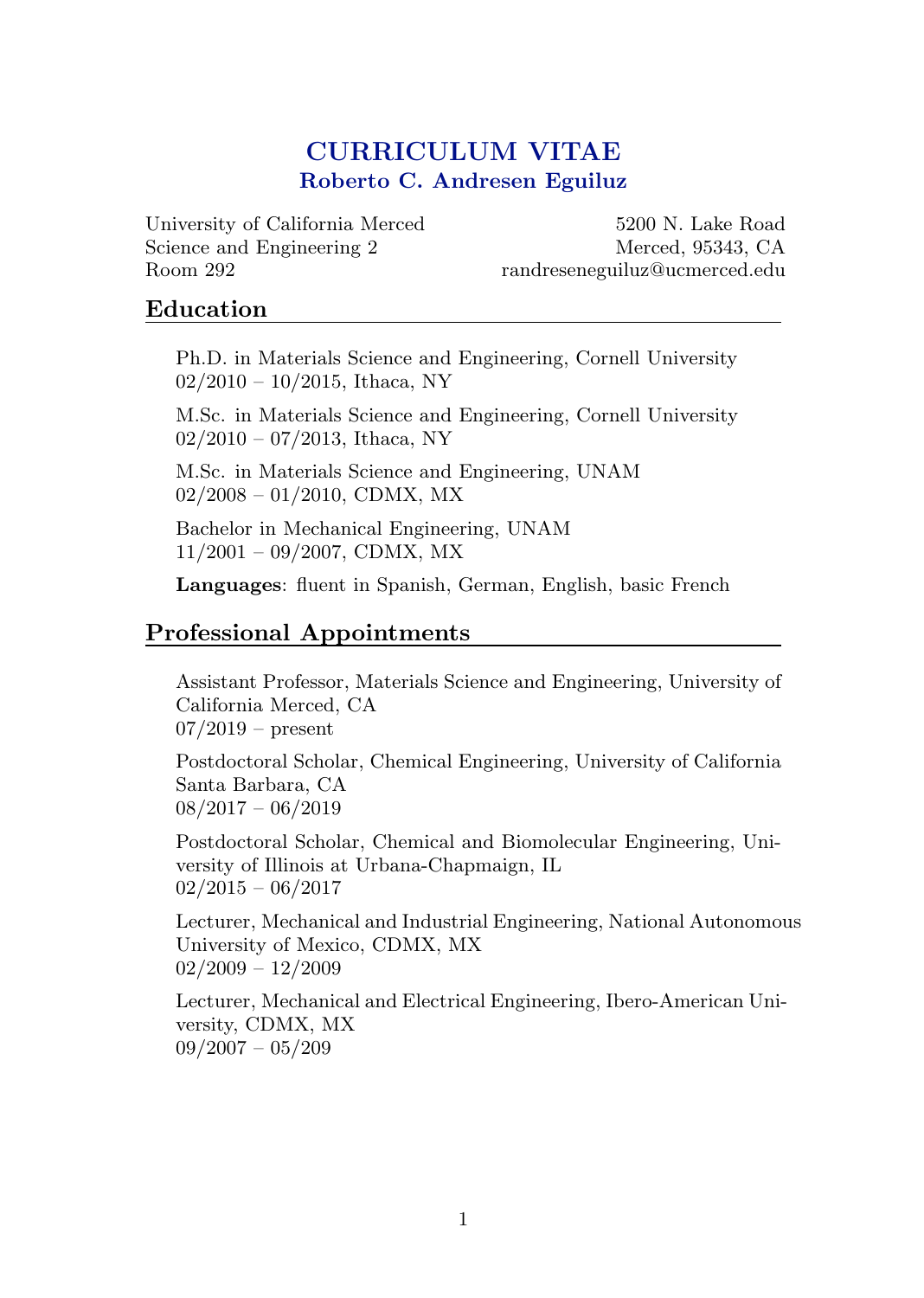## Refereed Journal Articles

- 14. T. R. Cristiani, N. A. Cadirov, Z. Zhang, Z. Shi, A. Bureiko, R. C. Andresen Eguiluz, K. Kristiansen, J. Scott, K. Meinert, P. H. Koenig, J. N. Israelachvili "Automated measurement of spatially resolved hair-hair single fiber adhesion," submitted.
- 13. G. Degen, T. R. Cristiani, N. A. Cadirov, R. C. Andresen Eguiluz, K. Kristiansen, A. A. Pitenis, J. N. Israelachvili "Surface morphology influences the contact mechanics of glassy polystyrene films," submitted.
- 12. G. Degen, R. C. Andresen Eguiluz, R. Lewis, A. Butler, J. N. Israelachvili "Design principles of siderophore analog adhesive primers with catecholcation binding synergy," submitted.
- 11. N. Arroyo-Currás, M. Sadeia, A. K. Ng, Y. Fyordova, N. Williams, T. Afif, N. Ogden, R. C. Andresen Eguiluz, K. W. Plaxco, P. S. Lukeman

"A DNA Origami-Based Electrochemical Sensor Exploiting Binding-Induced Changes in Electron Transfer to Detect Hundred Nanometer-Scale Targets."

submitted.

10. S. Y. Chen, K. Kristiansen, D. Seo, N. A. Cadirov, H. A. Dobbs, Y. Kaufman, A. M. Schrader, R. C. Andresen Eguiluz, M. B. Alotaibi, S. C. Ayirala, J. R. Boles, A. A. Yousef, J. N. Israelachvili "Time-dependent physico-chemical changes of carbonate surfaces from SmartWater (diluted seawater)-flooding processes for improved oil recovery," Langmuir, 35: 41-50 (2018).

9. R. C. Andresen Eguiluz, K. B. Kaylan, G. H. Underhill, D. E. Leck-

- band "Substrate stiffness enhances VE-cadherin mechanotransduction," Biomaterials, 140: 45-57 (2017).
- 8. R. C. Andresen Eguiluz\*, S. G. Cook\*, M. Tan, C. N. Brown, N. J. Pacifici, L. J. Bonassar, D. Putnam, D. Gourdon "Synergistic interactions of a synthetic lubricin mimetic with fibronectin for enhanced wear protection," Frontiers in Bioengineering and Biotechnology - Biomaterials, 5: 1-13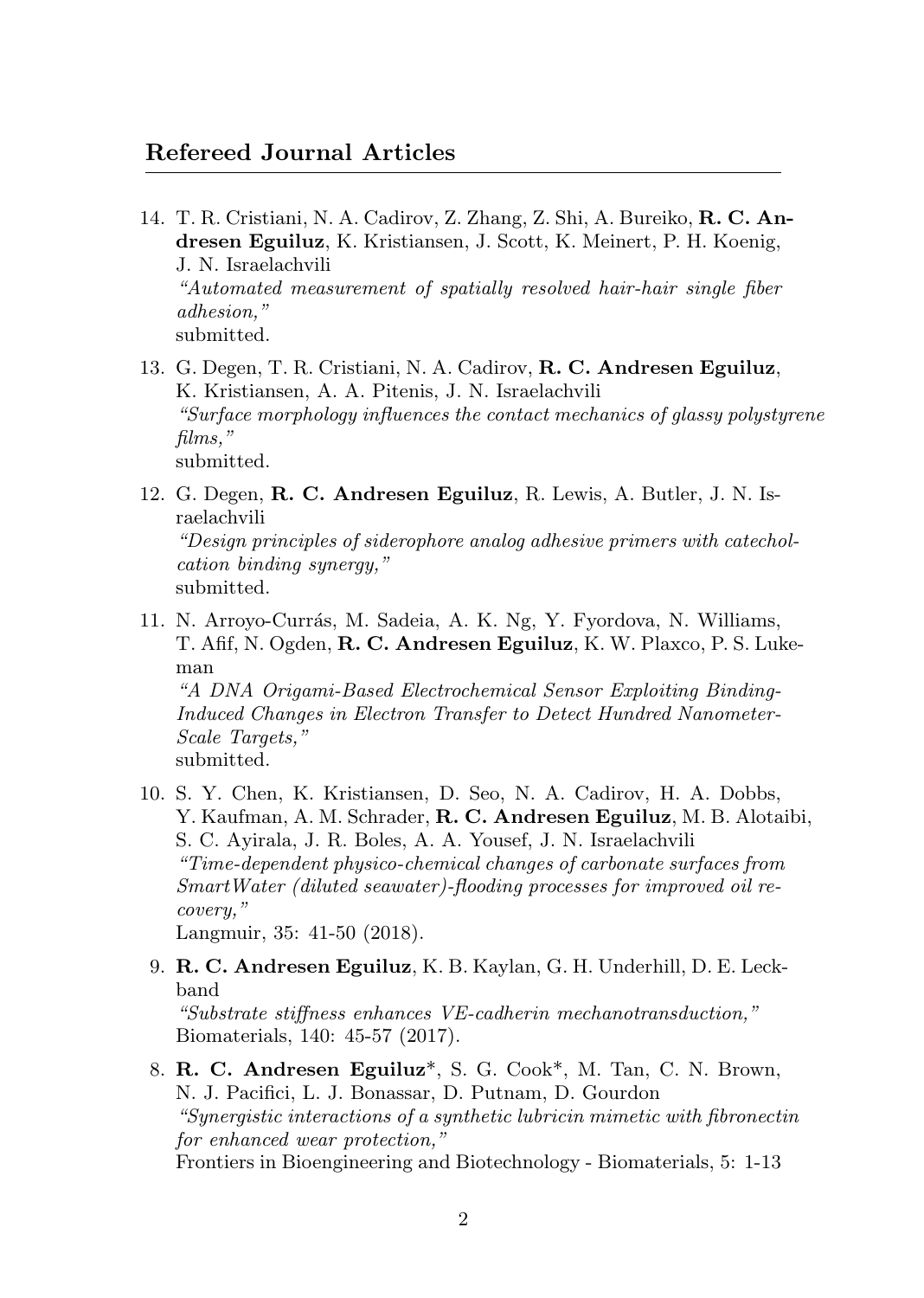(2017). \* equal contribution

- 7. K. J. Samaroo, M. Tan, R. C. Andresen Eguiluz, D. Gourdon, D. Putnam, L. J. Bonassar "Tunable lubricin-mimetics for boundary lubrication of cartilage," BioTribology, 9: 18-23 (2017).
- 6. R. C. Andresen Eguiluz, S. G. Cook, C. N. Brown, F. Wu, N. J. Pacifici, L. J. Bonassar, D. Gourdon "Fibronectin mediates enhanced wear protection of lubricin during shear," Biomacromolecules 16(9): 2884 2894 (2015).
- 5. B. R. Seo, P. Bhardwaj, S. Choi, J. Gonzalez, R. C. Andresen Eguiluz, K. C. Wang, S. Mohanan, P. G. Morris, B. Du, X. K. Zhou, L. T. Vahdat, A. Verma, O. Elemento, C. A. Hudis, R. M. Williams, D. Gourdon, A. J. Dannenberg, C. Fischbach "Obesity-dependent changes of interstitial ECM mechanics and their role in breast tumorigenesis," Science Translational Medicine 7, 301ra130 (2015).
- 4. K. C. Wang\*, R. C. Andresen Eguiluz\*, F. Wu,B. R. Seo, C. Fischbach, D. Gourdon "Stiffening and unfolding of fibronectin increase proangiogenic factor secretion by breast cancer-associated stromal cells," Biomaterials 54: 63-71 (2015). \* equal contribution
- 3. E. M. Chandler, B. R. Seo, J. P. Califano, R. C. Andresen Eguiluz, J. S. Lee, C. J. Yoon, D. T. Tims, J. X. Wang, L. Cheng, S. Mohanan, M. R. Buckley, I. Cohen, A. Y. Nikitin, D. Gourdon, C. A. Reinhart-King, C. Fischbach "Adipose progenitor cells - physicochemical regulators of breast tumorigenesis," PNAS 109(25): 9786-91 (2012).
- 2. R. C. Andresen Eguiluz, A. Bravo Benard, M. A. Ramirez Toledo, H. A. Duran Cortes, A. Ortiz Prado, R. Schouwenaars "Formación de una capa tribológica en la aleación  $SAE-783$ ," Ingeniería Mecánica Tecnológia y Desarrollo 3(3): 85-90 (2009).
- 1. M. L. Smith, D. Gourdon, W. C. Little, K. E. Kubow, R. C. Andresen Eguiluz, S. Luna-Morris, V. Vogel "Force-Induced Unfolding of Fibronectin in the Extracellular Matrix of Living Cells," PLoS Biol. 5(10): e268 (2007).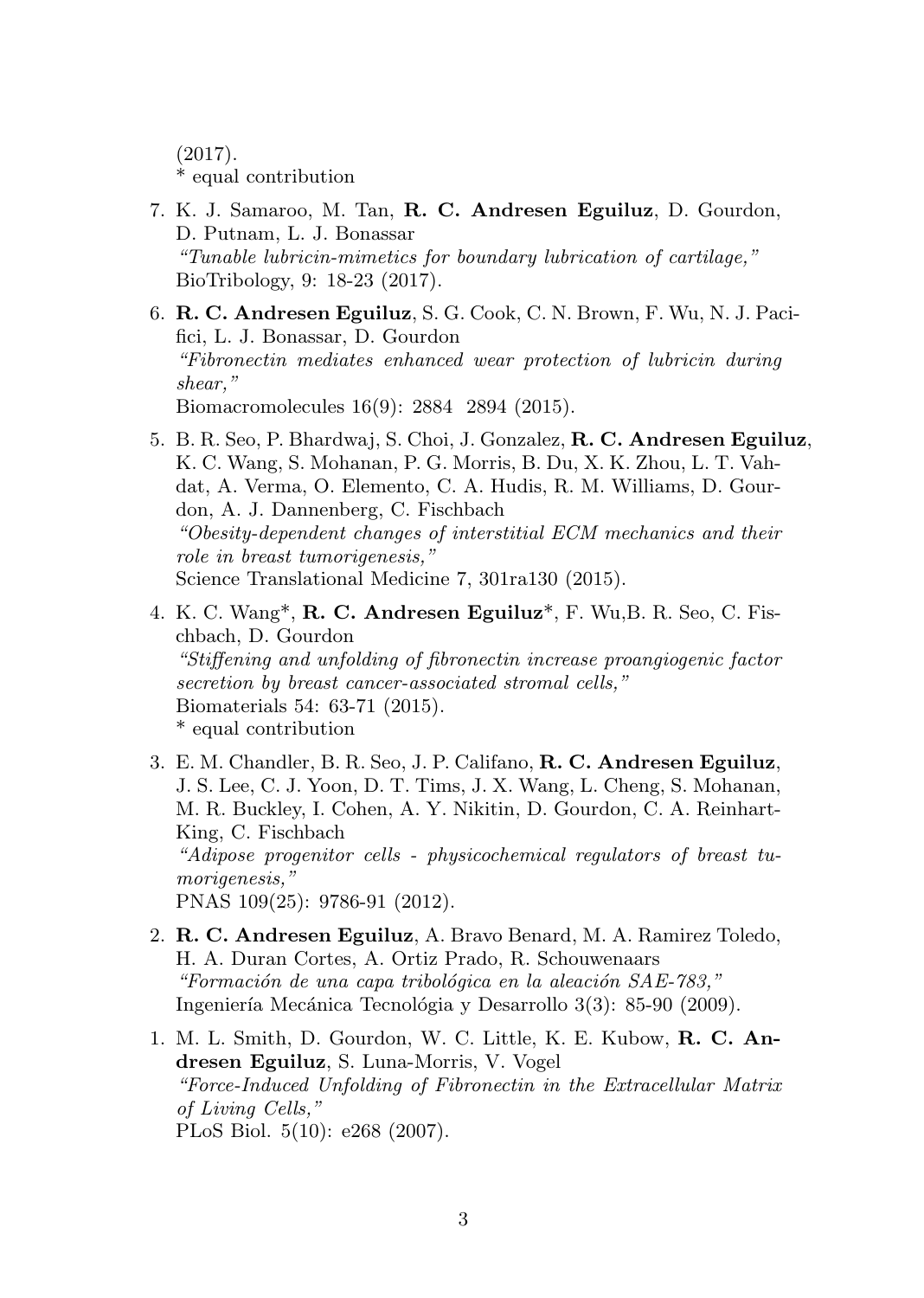#### Book chapters

1. R. C. Andresen Eguiluz, R.M. Shur, D. Gourdon "Biopolymers: Lubrication and Adhesion by Charged Biopolymers for Biomedical Applications," Book edited by: Magdy Elnashar, ISBN: 978-953-307-109-1, Sciyo, September 2010

### Refereed Conference Proceedings

- 4. S. Y. Chen, Y. Kaufman, K. Kristiansen, H. A. Dobbs, N. A. Cadirov, D. Seo, A. M. Schrader, R. C. Andresen Eguiluz, M. B. Alotaibi, S. C. Ayirala, J. R. Boles, A. A. Yousef, J. N. Israelachvili "New Atomic to Molecular Scale Insights into SmartWater Flooding Mechanisms in Carbonates," in SPE Improved Oil Recovery Conference 2018, Tulsa, OK, USA.
- 3. K. C. Wang, R. C. Andresen Eguiluz, F. Wu, B. R. Seo, V. Benson, C. N. Brown, C. Fischbach, D. Gourdon "Altered Unfolding and Stiffening of Fibronectin for Tumor Progression," in Bioengineering Conference (NEBEC) 2014 40th Annual Northeast, Boston, MA, USA.
- 2. R.M. Shur, R. C. Andresen Eguiluz,D. Gourdon "Shear-induced adhesion in mussel foot protein-1 films," in Society for Biomaterials 2011, Orlando, FL, USA.
- 1. R. C. Andresen Eguiluz, M. L. Smith, E. Klotzsch, V. Vogel, D. Gourdon "Anastellin irreversibly alters the mechanical properties of extracellular matrix fibronectin fibers," in Society for Biomaterials 2010, Seattle, WA, USA.

#### Theses

3. R. C. Andresen Eguiluz, Ph.D. thesis, Cornell University, USA 2014

"Role of fibronectin in tumor development and joint lubrication"

- 2. R. C. Andresen Eguiluz, Master thesis, IIM-UNAM, Mexico 2010 "Análisis de la tribocapa de la aleación SAE 783 ensayada en un  $tribómetro\ coaxial"$
- 1. R. C. Andresen Eguiluz, Bachelor thesis, FI-UNAM, Mexico 2007 "Mathematica $\mathcal{R}$ como herramienta para la simulación libre de mallas: los ejemplos de laminado y colaminado"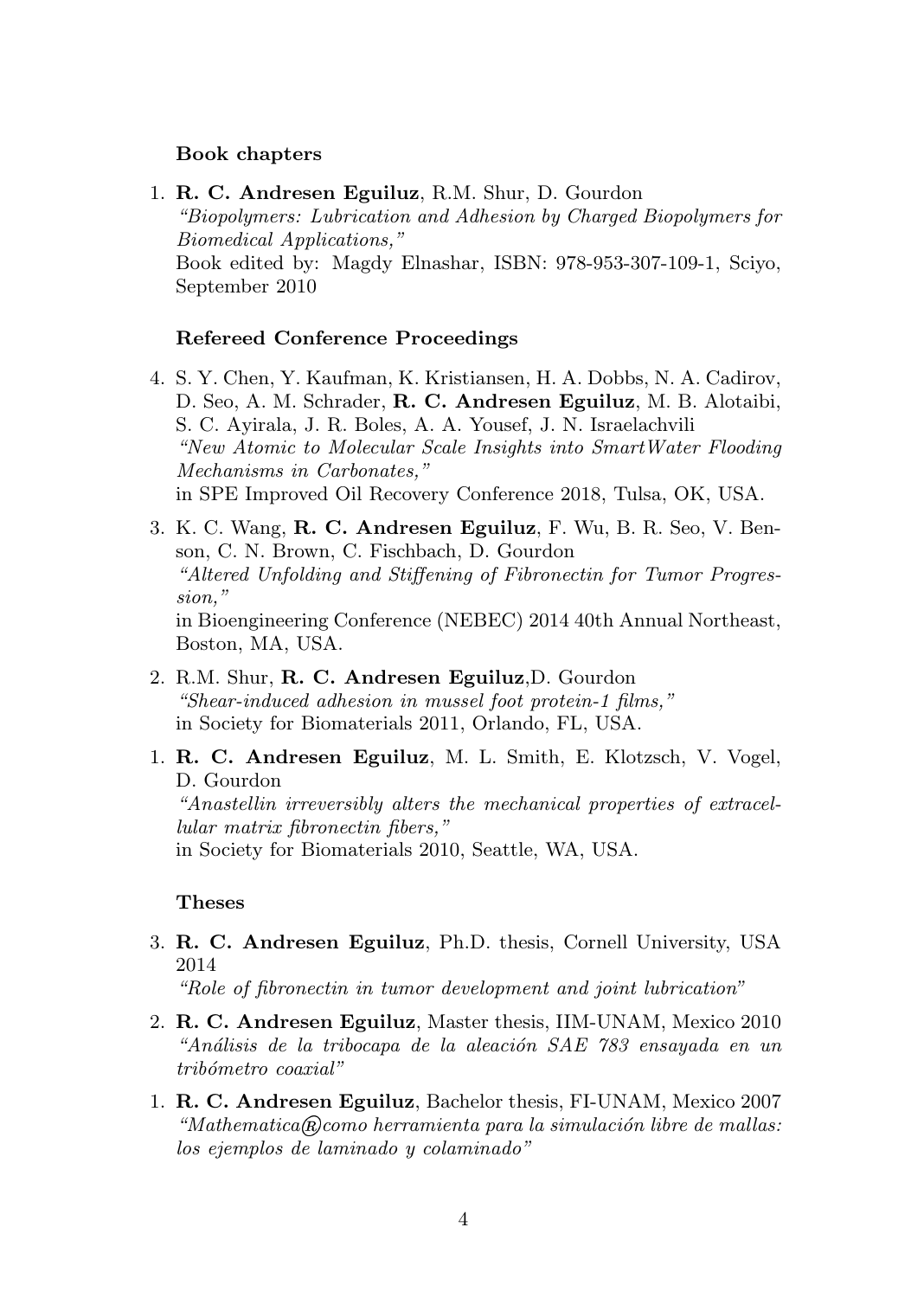### Grants and Fellowships

CONACyT postgraduate fellow for doctoral studies abroad 08/2010 - 06/2014, funding period: 4 years

CONACyT postgraduate fellow for excellence studies 02/2008 - 01/2010, funding period: 2 years

McMullen Fellowship 02/2010 - 08/2010, funding period: 6 months

## Invited Talks and Seminars

Seminar, Eidgenssische Technische Hochschule Zürich, Switzerland, 11/25/2013

"Stiffening of the cancerous extracellular matrix induced by fibronectin fiber unfolding and thickening"

Seminar, Science, Technology, Engineering, and Mathematics Graduate Seminars , Cornell University, Ithaca NY, USA, 07/2013 "Fibronectin structure and extracellular matrix mechanics in breast cancer"

Seminar, Pontificia Universidad Católica de Chile, Santiago de Chile, Chile, 12/2012

"Mecánica, adhesión y lubricación de tres biopolímeros"

Seminar, Universidad de Valparaíso, Valparaíso, Chile, 12/2012 "Mecánica, adhesión y lubricación de tres biopolímeros"

Seminar, Annual Biomedical Engineering Research Retreat, Cornell University, Ithaca NY, USA,  $08/2011$ 

"Mechanics, adhesion and lubrication of biological materials"

## Conference Contributions

### Talks

American Physical Society March Meeting 2019, Boston, MA, 03/2019 "Siderophore Inspired Molecules to Mediate Collagen Thin Film Adhesion"

American Institute of Chemical Engineers Annual Meeting, Pittsburgh, PA, 10/2018

"Monitoring Nanoconfined Inorganic-Polyepoxy-Inorganic Adhesive Interfacial Changes and Molecular Forces during Curing at Various Environmental Conditions"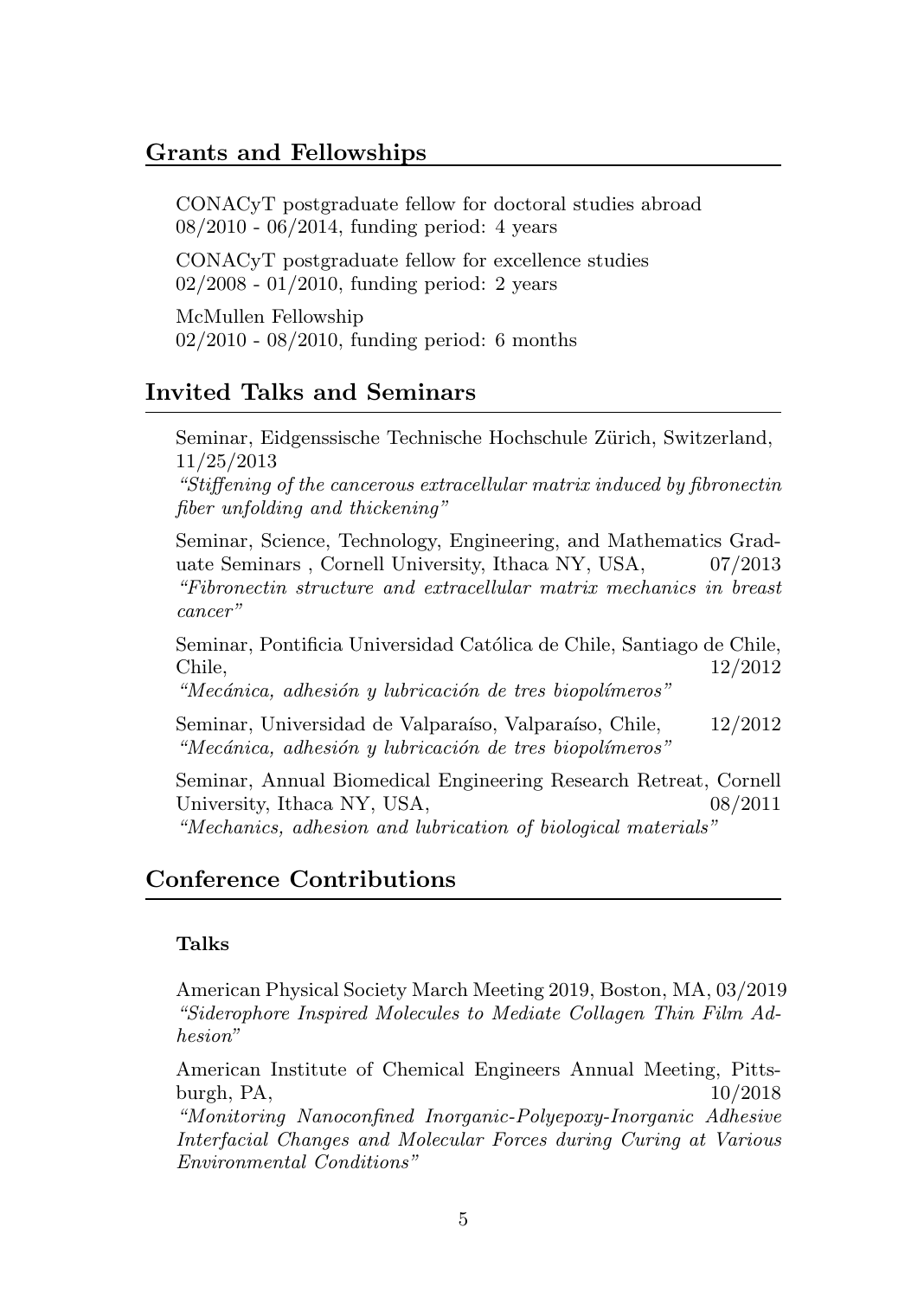Biointerfaces Internationl Conference, Zurich, Switzerland, 08/2018 "Collagen thin film adhesion mediated by siderophore inspired molecules"

Annual Meeting of the Biomedical Engineering Society, Phoenix, AZ, USA,  $10/2017$ 

"Enhanced wear protection by a synthetic lubricin mimetic combined to fibronectin"

American Institute of Chemical Engineers Annual Meeting, San Francisco, CA, USA, 11/2016

"VE-cadherin endothelial force transduction"

Annual Meeting of the Biomedical Engineering Society, Minneapolis, MN, USA, 10/2016

"VE-cadherin signals and substrate stiffness regulate force transduction through endothelial monolayers"

10th World Biomaterials Congress, Montreal, QC, Canada, 05/2016 "Fibronectin regulates enhanced wear protection of lubricin and mimetic lubricin during shear"

89th ACS Colloid and Surface Science Symposium, Pittsburgh, PA, USA,  $06/2015$ 

"Fibronectin tethers synovial fluid components in the superficial zone of cartilage"

2nd International Conference on BioTribology, Toronto, ON,  $\text{Canada}, \quad 05/2014$ 

"Correlating surface adsorption, repulsive interactions and lubrication of lubricin-mimetic polymers"

Fall Meeting of the Materials Research Society, Boston MA, USA, 12/2013

"Extracellular matrix morphology and mechanics in breast cancer"

Spring Meeting of the Materials Research Society, San Francisco CA, USA, 04/2012

"Breast Tumor Soluble Factors Stiffen ECM"

Annual Meeting of the Biomedical Engineering Society, Hartford CT, USA,  $10/2011$ 

"Tumor-mediated extracellular matrix stiffening at the molecular and cellular scales"

Fall Meeting of the Materials Research Society, Boston MA, USA, 12/2010

"Fibronectin mechanics and its role in tumor stiffness"

11th New York Complex Matter Workshop, NY, USA, 06/2010 "Strongly Protective or Adhesive protein nanofilms"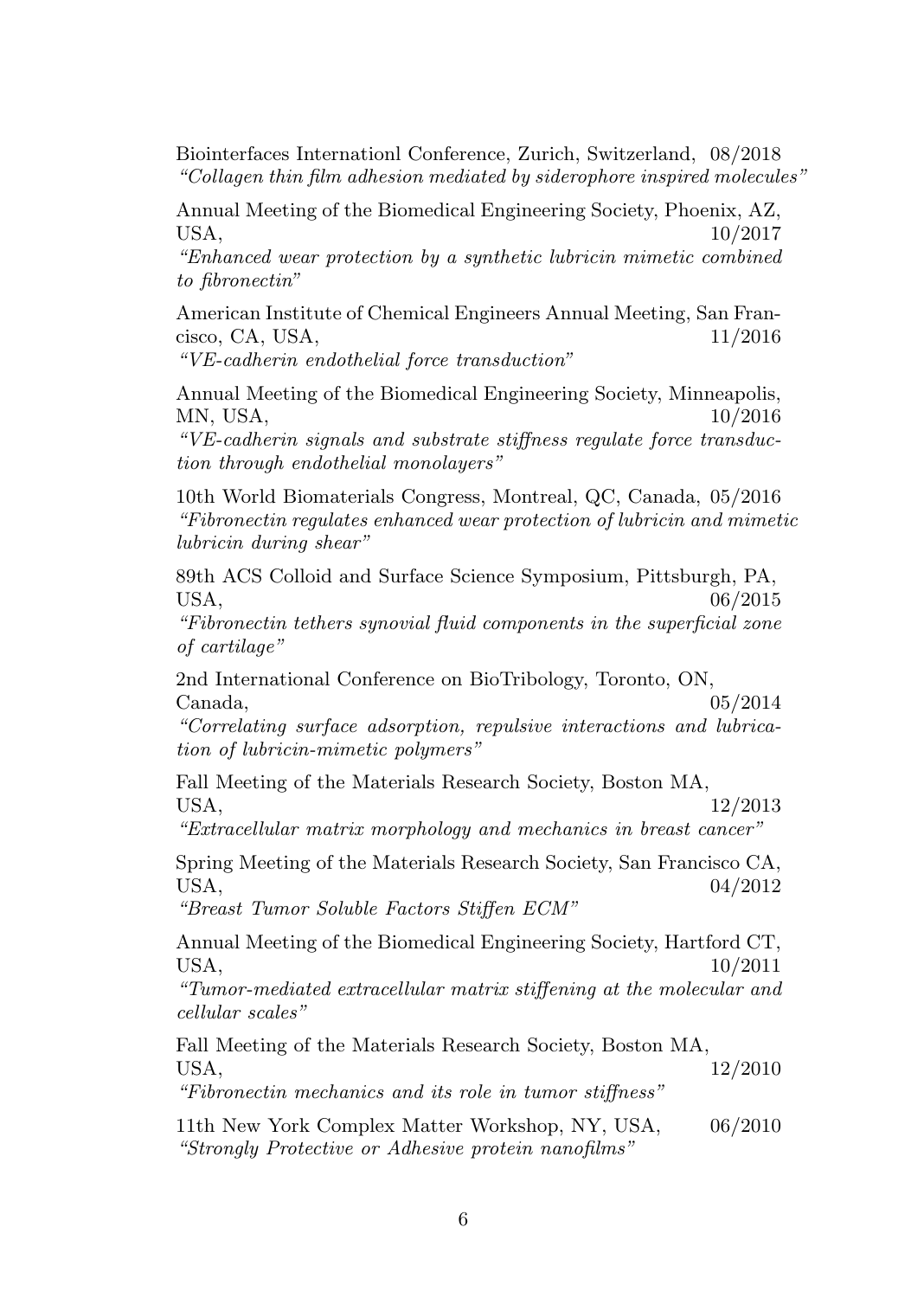15th International Annual SOMIM Congress, Cd. Obregón, Sonora,  $Mexico,$  09/2009

"Formacin de una capa tribolgica en la aleacin SAE-783"

### Posters

Biointerfaces Internationl Conference, Zurich, Switzerland, 08/2018 "Substrate stiness and VE-cadherin mechano-transduction tune endothelial monolayer integrity"

Spring Meeting of the Materials Research Society, San Francisco CA, USA  $04/2012$ 

"Breast Tumor Soluble Factors Stiffen Extracellular Matrix"

Annual Meeting of the Biomedical Engineering Society, Hartford CT, USA  $10/2011$ 

"Biomimetic Boundary Lubricants of Articular Cartilage"

Cornell Center for Materials Research Annual Symposium, Ithaca NY, USA 05/2011

"Synthesis of Biomimetic Boundary Lubricants of Articular Cartilage"

Fall Meeting of the Materials Research Society, Boston MA, USA 12/2010 "Shear-Induced Adhesion in Films of Mussel Foot Protein-1"

XXXI International Congress of Metallurgy and Materials, Saltillo, Coahuila de Zaragoza, Mexico 10/2009 "Caracterización microestructural y mecánica de la tribocapa formada en una aleación Al-Sn ensayadas en un tribómetro coaxial"

International Congress Materia 2007, Morelia, Michoacán, Mexico  $10/2007$ "Modelling and simulation of cold sheet rolling and sandwich sheet rolling processes using Mathematica $\mathbb{R}$ "

## Service to Profession

### Manuscript Review

Colloids and Surfaces B: Biointerfaces, Journal of Materials Research. Journal of Oleo Science

### Leadership of Professional Organizations

Member of the 2016 Annual Symposium of the Society of Postdoctoral Scholars UIUC.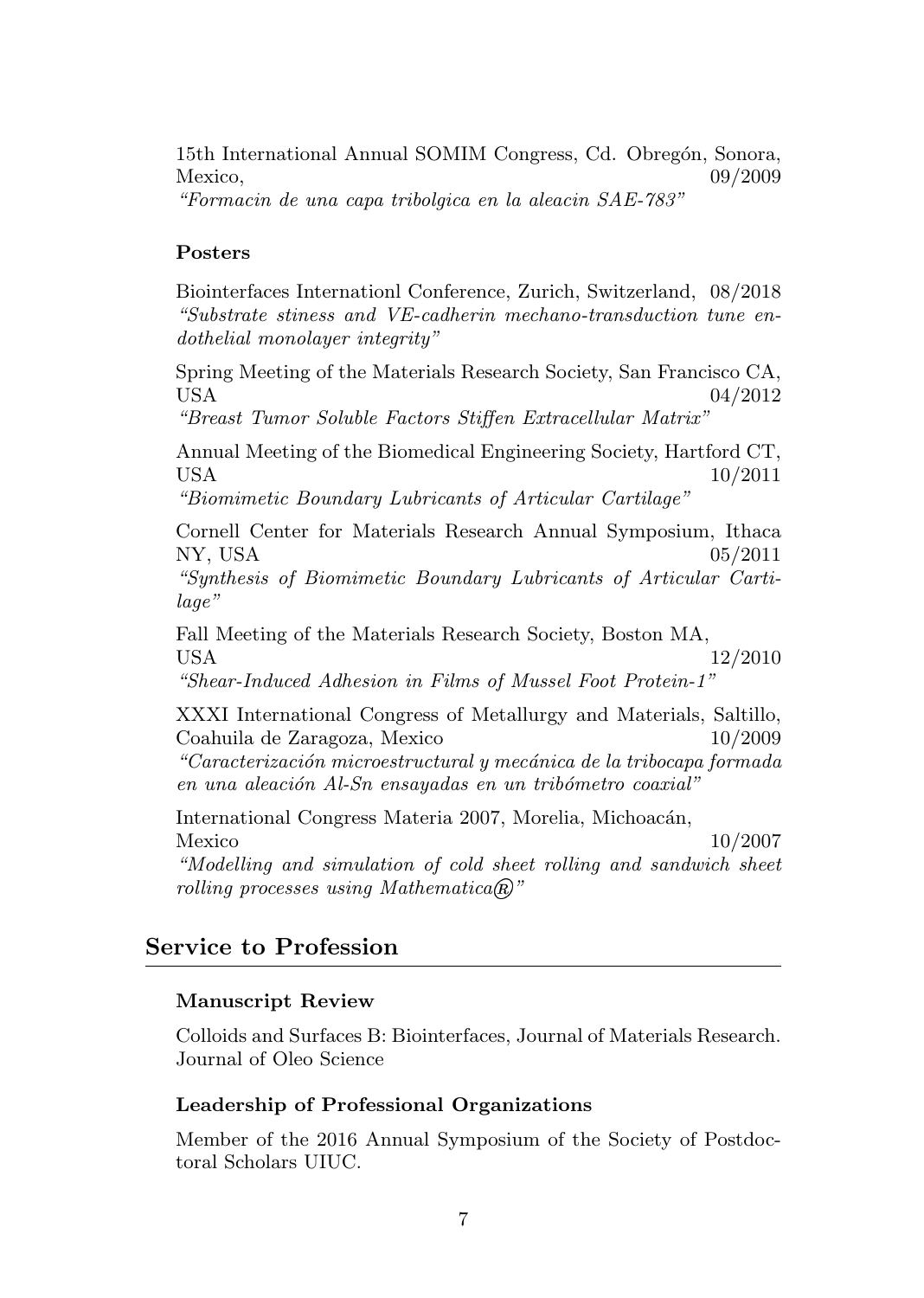Member of the Materials Research Society (since 2011 - 2015) Member of the Biomedical Engineering Society (2011 - 2016) Member of the American Chemical Society (since 2015 - 2016) Member of the National Postdoctoral Association (2015 - present) Member of the Society of Postdoctoral Scholars of UIUC, web master (2015 - 2016) Member of the American Institute of Chemical Engineers (2016 present)

## Teaching

### Experience

Teaching Assistant, Department of Materials Science and Engineering, Cornell University, USA "Biomaterials for the skeletal system" Fall – 2011

Undergraduate Lecturer, Faculty of Engineering, Universidad Nacional Autónoma de México, Mexico "Manufacturing processes I" Fall – 2009 "Manufacturing processes I" Spring – 2009

Undergraduate Lecturer, Department of Engineering, Universidad

| Iberoamericana, Mexico                |                 |
|---------------------------------------|-----------------|
| "Computational product simulation"    | $Spring - 2009$ |
| "Computational design and innovation" | $Spring - 2009$ |
| "Computational product simulation"    | $Fall - 2008$   |
| "Computational design and innovation" | $Fall - 2008$   |
| "Turbomachinery laboratory"           | $Summer - 2008$ |
| "Manufacturing processes"             | $Spring - 2008$ |
| "Computational product simulation"    | $Fall - 2007$   |
|                                       |                 |

### Interests

Biomaterials, Mechanotransudction, (Bio)Tribology, Cell Mechanics, Force Spectroscopy, Surface Science.